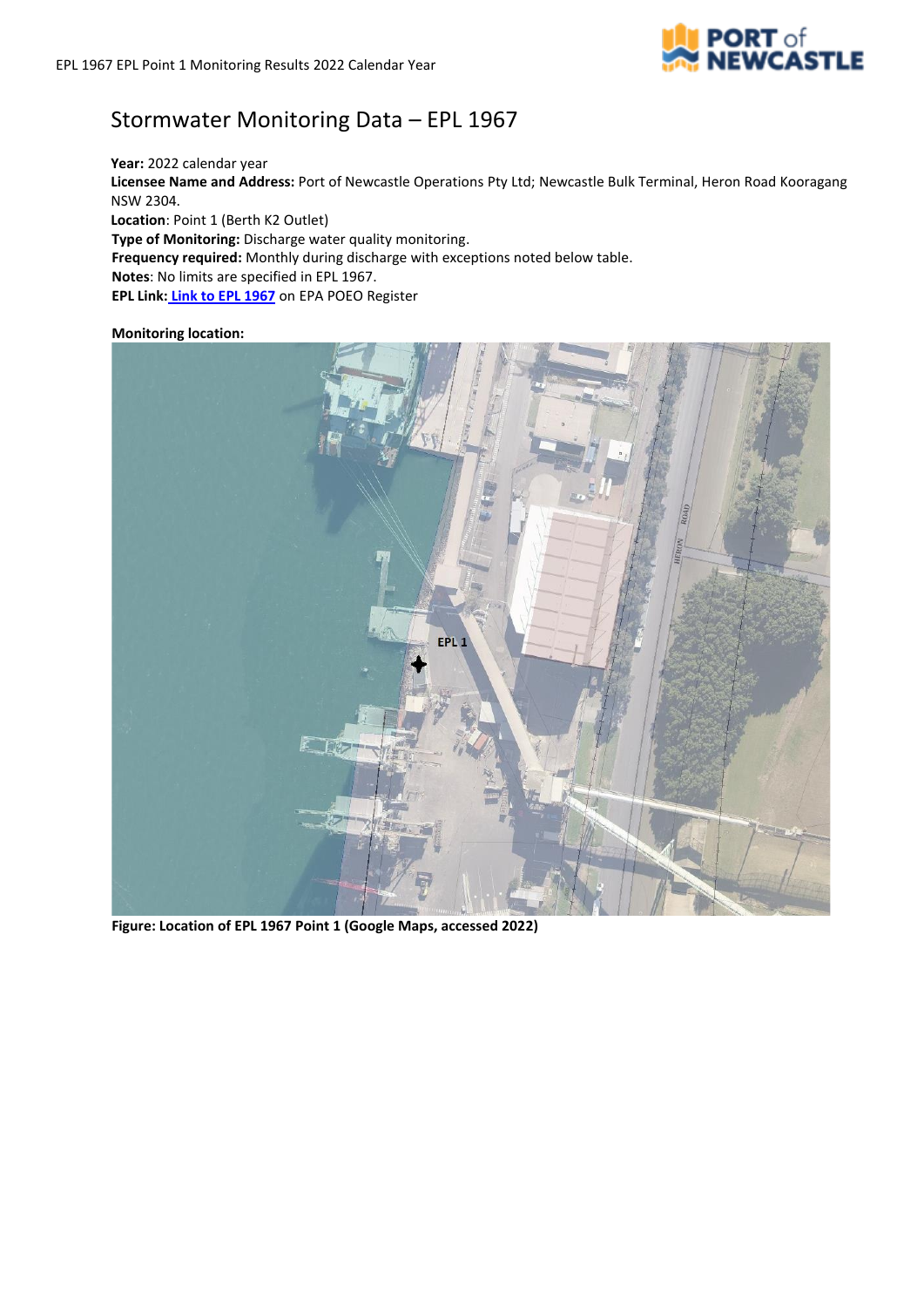## EPL 1967 EPL Point 1 Monitoring Results 2022 Calendar Year



| Analyte                       | <b>Units</b>             | January                      | February   | March      | April      | May  | June |
|-------------------------------|--------------------------|------------------------------|------------|------------|------------|------|------|
|                               |                          | 2022#                        | 20221      | 2022       | 2022       | 2022 | 2022 |
| Date sampled                  | $\overline{\phantom{a}}$ | 19/01/2022                   | 24/02/2022 | 1/03/2022  | 8/04/2022  |      |      |
| Date results received         | $\overline{\phantom{0}}$ | 25/02/2022                   | 07/03/2022 | 29/03/2022 | 12/05/2022 |      |      |
| Date published                |                          | 02/03/2022                   | 09/03/2022 | 01/04/2022 | 17/05/2022 |      |      |
| рH                            | pH                       |                              | 7.11       | 8.45       | 7.31       |      |      |
| Aluminium (dissolved)         | mg/L                     |                              | 0.01       | 0.02       | 0.02       |      |      |
| Aluminium (total)             | mg/L                     | $\overline{\phantom{a}}$     | 0.19       | 0.63       | 1.2        |      |      |
| Ammonia                       | mg/L                     |                              | 50.7       | 90.7       | 47.6       |      |      |
| Arsenic ** (dissolved)        | mg/L                     | $\overline{\phantom{a}}$     | < 0.001    | 0.004      | < 0.001    |      |      |
| Arsenic ** (total)            | mg/L                     | $\overline{\phantom{a}}$     | 0.003      | 0.004      | 0.006      |      |      |
| Cadmium (dissolved)           | mg/L                     | $\overline{\phantom{a}}$     | < 0.0001   | < 0.0001   | < 0.0001   |      |      |
| Cadmium (total)               | mg/L                     | $\overline{\phantom{a}}$     | 0.0003     | 0.0008     | 0.0004     |      |      |
| Lead (dissolved)              | mg/L                     | $\blacksquare$               | < 0.001    | < 0.001    | < 0.001    |      |      |
| Lead (total)                  | mg/L                     | $\overline{\phantom{a}}$     | 0.002      | 0.003      | 0.005      |      |      |
| Mercury (dissolved)           | mg/L                     | $\overline{\phantom{a}}$     | < 0.0001   | < 0.0001   | < 0.0001   |      |      |
| Mercury (total)               | mg/L                     | $\qquad \qquad \blacksquare$ | < 0.0001   | < 0.0001   | < 0.0001   |      |      |
| Nitrate                       | mg/L                     | $\overline{\phantom{a}}$     | 0.04       | 1.49       | 0.63       |      |      |
| Nitrite                       | mg/L                     | $\qquad \qquad \blacksquare$ | < 0.01     | 0.39       | $\Omega$   |      |      |
| <b>Total Nitrogen</b>         | mg/L                     | $\overline{\phantom{a}}$     | 53.2       | 168        | 57.2       |      |      |
| Total Kjeldahl Nitrogen       | mg/L                     | $\overline{\phantom{a}}$     | 53.2       | 166        | 56.2       |      |      |
| Phosphate                     | mg/L                     | $\overline{a}$               | 176        | 55.1       | 146        |      |      |
| Phosphorus (dissolved         | mg/L                     | $\qquad \qquad \blacksquare$ | 48.1       | 12.9       | 46.6       |      |      |
| reactive)                     |                          |                              |            |            |            |      |      |
| Phosphorus (total)            | mg/L                     | $\blacksquare$               | 57.6       | 18         | 47.6       |      |      |
| Sulfate                       | mg/L                     | $\overline{\phantom{a}}$     | 111        | 292        | 8          |      |      |
| Sulfur                        | mg/L                     | $\overline{\phantom{a}}$     | 90         | 180        | <10        |      |      |
| Sulfide (dissolved)           | mg/L                     | $\qquad \qquad \blacksquare$ | 0.4        | < 0.1      | < 0.1      |      |      |
| <b>Total Suspended Solids</b> | mg/L                     | $\overline{\phantom{a}}$     | 41         | 52         | 41         |      |      |
| Zinc (dissolved)              | mg/L                     | $\qquad \qquad \blacksquare$ | 0.031      | < 0.005    | 0.041      |      |      |
| Zinc (total)                  | mg/L                     | $\overline{\phantom{a}}$     | 0.115      | 0.182      | 0.138      |      |      |

\* insufficient rainfall for sample collection

\*\* only required to be monitored following Sulphate of Ammonia operation

# Sample was unable to be collected due to equipment malfunction.

1. Sample obtained manually (grab sample) as automatic sampler not operational.

Results are continued on next page.